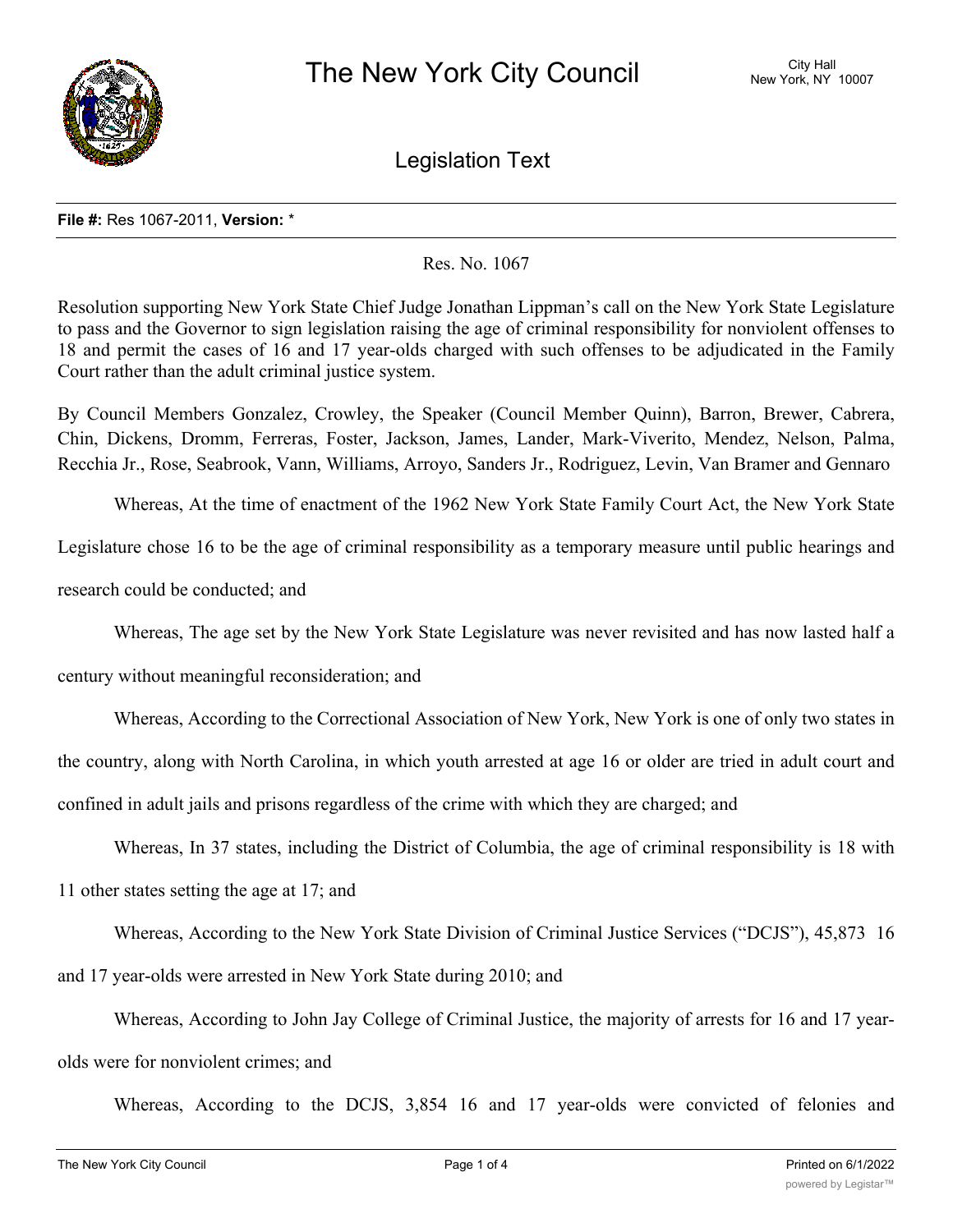### **File #:** Res 1067-2011, **Version:** \*

misdemeanors in New York City in 2008; and

Whereas, Studies have shown that youth receiving juvenile sanctions had lower recidivism rates than youth receiving adult sanctions; and

Whereas, Youth subject to the jurisdiction of the Criminal and Supreme Court do not have access to the array of services and alternatives to incarceration, reentry based programs, and support services available to those under the jurisdiction of Family Court; and

Whereas, According to the New York Law Journal, scientific studies of the adolescent mind have shown that 16 and 17 year-olds lack the maturity and judgment to understand the legal consequences of their actions; and

Whereas, In the 2005 U.S. Supreme Court ruling *Roper v. Simmons*, the Court drew on new research on adolescent brain development to prohibit the imposition of the death penalty for youth under the age of 18; and

Whereas, In the 2010 U.S. Supreme Court ruling *Graham v. Florida*, the Court further held that juvenile offenders may not be sentenced to life imprisonment without parole for non-homicide offenses; and

Whereas, On September 21, 2011, New York State Chief Judge Jonathan Lippman addressed the Citizens Crime Commission of New York City regarding the need for juvenile justice system reform in the State of New York; and

Whereas, Chief Judge Lippman called on the New York State Legislature to introduce legislation increasing the age of criminal responsibility from 16 to 18 years of age in order to permit 16 and 17 year-olds charged with less serious crimes to have their cases adjudicated by the New York State Family Court, which is better suited to their needs; and

Whereas, In describing differences between adolescents and adults, Chief Judge Lippman stated, "In particular, [adolescents'] brains are not fully matured, and this limits their ability to make reasoned judgments and engage in the kind of thinking that weighs risks and consequences. Teenagers have difficulty with impulse control, and with resisting outside influences and peer pressure;" and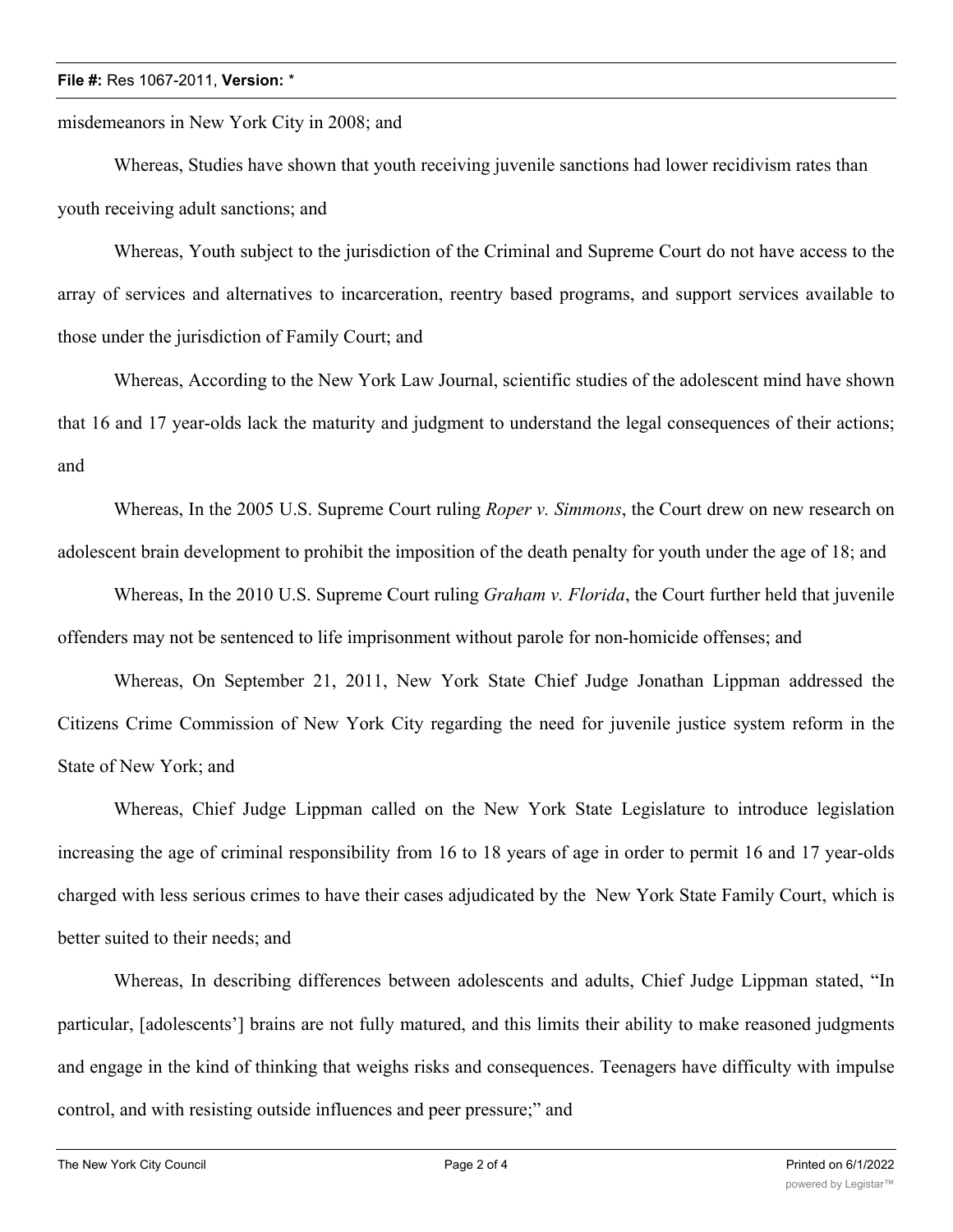### **File #:** Res 1067-2011, **Version:** \*

Whereas, Chief Judge Lippman stated the adult criminal justice system is focused on punishment and incarceration and is not designed to address the special problems and needs of 16 and 17 year-olds; and

Whereas, Chief Judge Lippman referred to the New York State Family Court as "a system that is focused on rehabilitation and getting children back on the right track, that offers supervision, mental health treatment, remedial education and other services and programs where judges are obligated by law to act in the best interests of the children who come before them - a mandate that does not exist in criminal court;" and

Whereas, Chief Judge Lippman questioned whether society is best served by burdening adolescents charged with less serious, nonviolent crimes with criminal records that may bar them from future employment and educational opportunities rather than providing them with rehabilitative options; and

Whereas, Chief Judge Lippman highlighted the financial and logistical concerns attached to raising the age of criminal responsibility for nonviolent crimes; and

Whereas, These complex issues include: (i) shifting thousands of cases a year to family court, (ii) strengthening the juvenile probation system, and (iii) increasing community-based services, all of which require funding; and

Whereas, Nevertheless, the Vera Institute of Justice recently completed a cost-benefit analysis of North Carolina's attempt to raise the age of criminal responsibility to age 18 and concluded that the economic benefits to the state would greatly exceed the costs - both over the short and long term; and

Whereas, Chief Judge Lippman underscored that prosecuting those adolescents charged with less serious crimes as adults in the criminal court does not improve public safety or quality of life in our communities; now, therefore, be it

Resolved, That the Council of the City of New York supports New York State Chief Judge Jonathan Lippman's call on the New York State Legislature to pass and the Governor to sign legislation raising the age of criminal responsibility for nonviolent offenses to 18 and permit the cases of 16 and 17 year-olds charged with